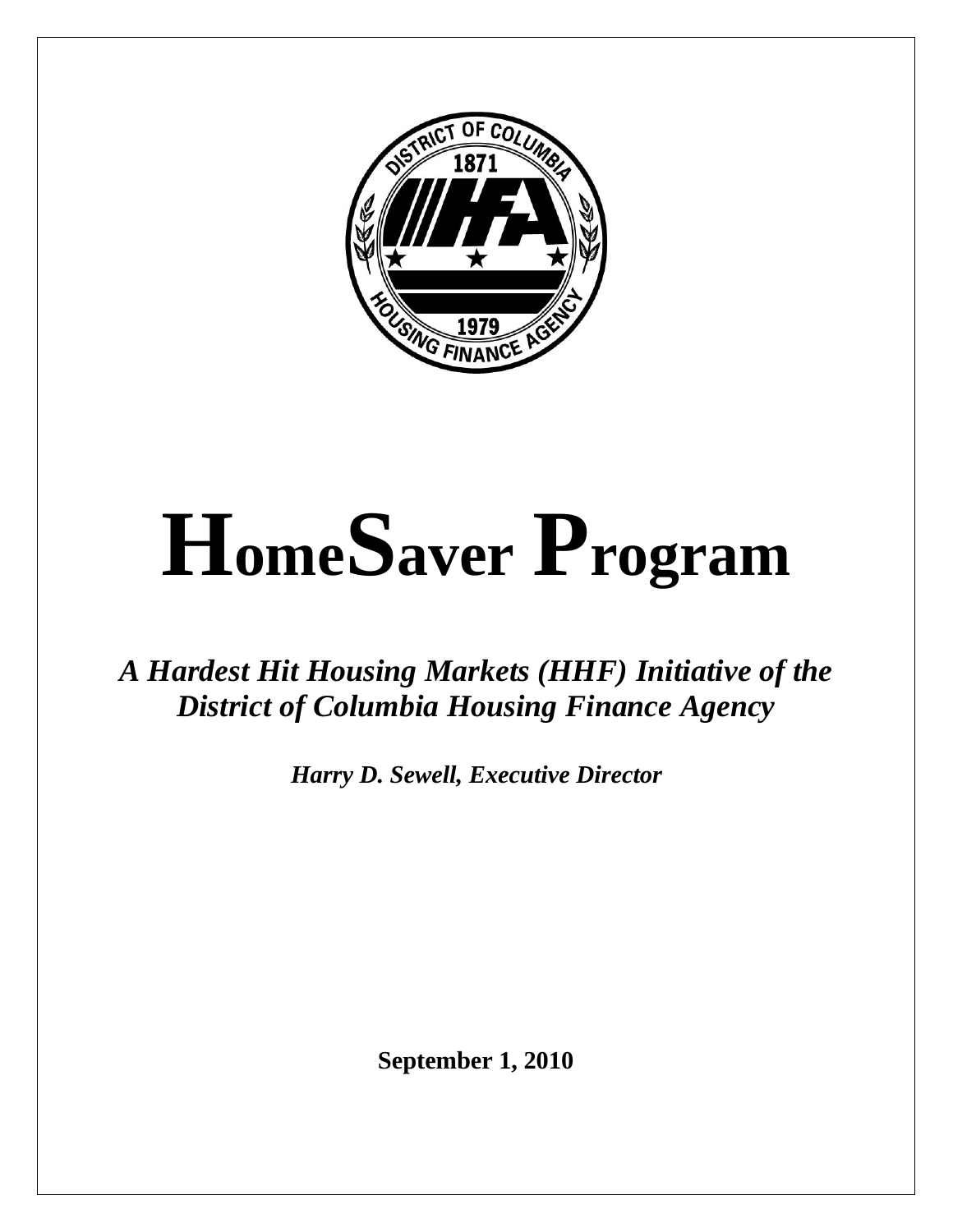# **Table of Contents**

| 1. Introduction<br>3                                        |           |  |
|-------------------------------------------------------------|-----------|--|
| 2. Guiding Principles                                       | 4         |  |
| 3. Overview of the HomeSaver Program                        | 4         |  |
| a. Location                                                 | 4         |  |
| b. Determining Eligibility                                  | 6         |  |
| c. Intake Process                                           | 8         |  |
| d. Types of Assistance Available                            | 9         |  |
| e. Maximum Assistance Available                             | 9         |  |
| f. Loan Structure                                           | 10        |  |
| 4. Populations Served and Allocation Methodology            | 10        |  |
| 5. Timeline from Treasury Approval to Deployment of Capital | 11        |  |
| 6. Demonstration of Capacity to Implement                   | 11        |  |
| a. Qualification as an Eligible Entity                      | 13        |  |
| b. Experience of the Executive and Senior Staff             | 14        |  |
| <b>7. Staffing and Business Partners</b>                    | 16        |  |
| a. Staffing                                                 | <b>16</b> |  |
| <b>b.</b> Business Partners                                 | 17        |  |
| 8. Administrative Expenses                                  | 19        |  |
| 9. Overview of Risk Management/Fraud Prevention             | 19        |  |
| 10. Conclusion                                              | 20        |  |
| 11. Exhibits                                                | 21        |  |
| a. Unemployment Program Term Sheets                         |           |  |
| i. Lifeline                                                 | 21        |  |
| ii. Mortgage Assistance                                     | 23        |  |
| iii. Reinstatement                                          | 26        |  |
| b. Permitted Administrative Expenses                        | 28        |  |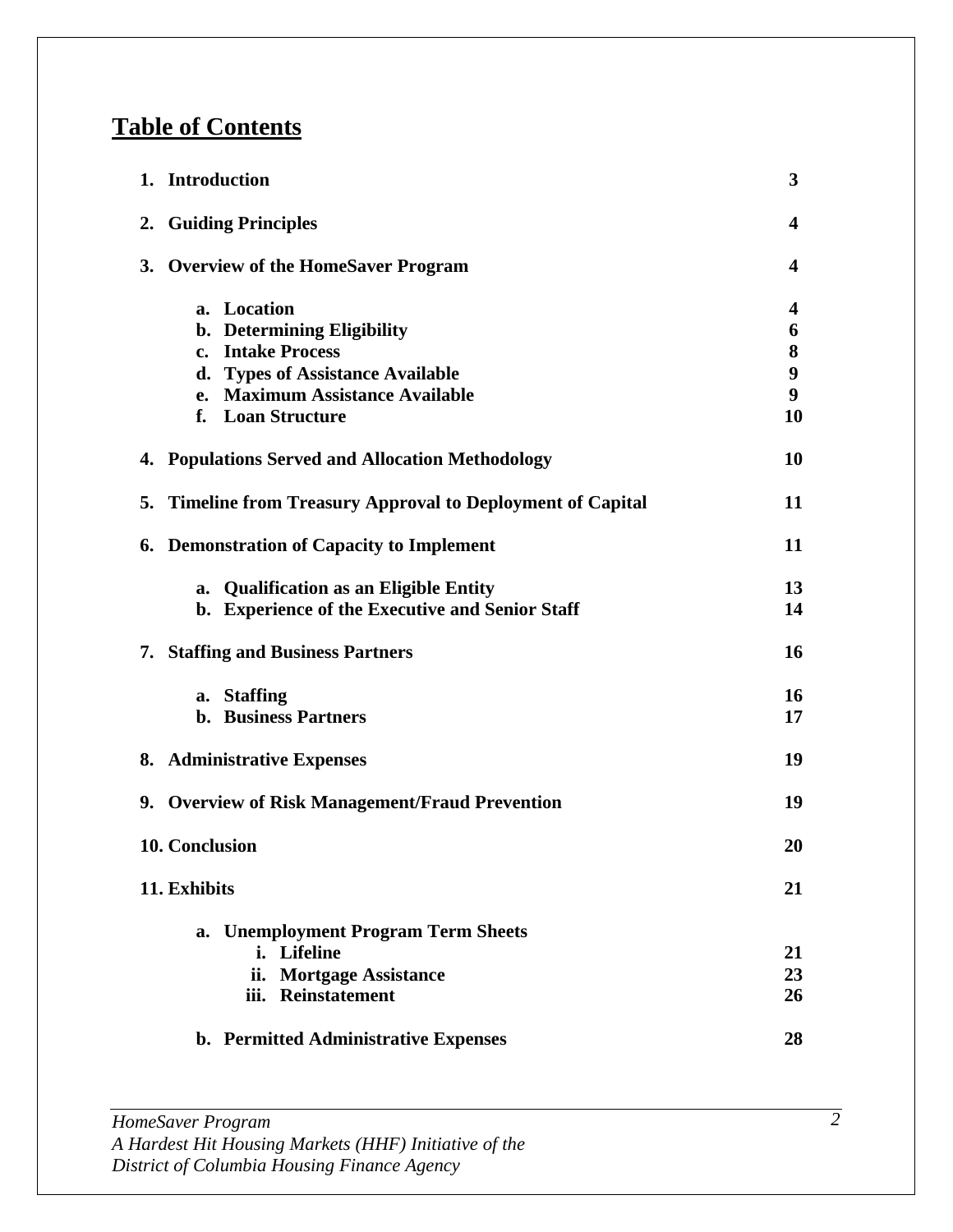#### **Introduction**

The District of Columbia Housing Finance Agency (DCHFA) appreciates the opportunity to participate in the U.S. Treasury Department's Innovative Fund for the Hardest Hit Housing Markets (HHF). The DCHFA is an instrumentality of the District of Columbia with a legal existence separate from the District government. Since its inception in 1979, the DCHFA has invested over \$2.6 billion in housing projects creating over 30,000 rental units and enabling over 6,000 District residents to become homeowners.

Although the District was not as severely impacted by the recession as other parts of the country, unemployment has been a continuing problem as evidenced by D.C.'s unemployment rate being above the national average**.** The District's unemployment rate for July 2010 edged down to 9.8% as opposed to 10% in June, against July's national unemployment rate of 9.5%.

The District-wide unemployment rate, however, does not convey the full impact of the unemployment situation in certain parts if the city. Across the eight (8) wards that comprise the District of Columbia the unemployment rate ranges from a low of 3.2% in Ward 3 to 28.3% in Ward 8 as of September 2009 (the latest period for which data was available) as reported by the D.C. Department of Employment Services (DOES). In fact, according to this same data, five (5) of the city's eight (8) wards were experiencing unemployment in double digits.

In light of this, the availability of money from the **HomeSaver Program, A Hardest Hit Housing Markets (HHF) Initiative of the District of Columbia Housing Finance DCHFA**, will be put to good use in avoiding foreclosures in D.C.



Data from the 2006-2008 American Community Survey (ACS) states that of the 250,000 occupied dwelling units in the District, 112,000 or 45% were owner occupied. This contrasts with a homeownership rate of well over two thirds of Americans for the same period. As D.C. is lagging behind the national average, that makes it even more important that we not further erode the base of homeowners in the city.

RealtyTrac reports that there are 1,448 foreclosures (1.7% of the 86,000 homeowners with mortgages on their homes) and 4,643 properties (5.4%) in the foreclosure "pipeline", somewhere between pre-foreclosure and bank owned as of August 2010.

Working with DOES and the Urban Institute (the Institute) which has done extensive studies on mortgage delinquencies and foreclosures in D.C., the DCHFA intends to cross match D.C. residents in the DOES database with a) owner occupied dwelling units and b) owner occupied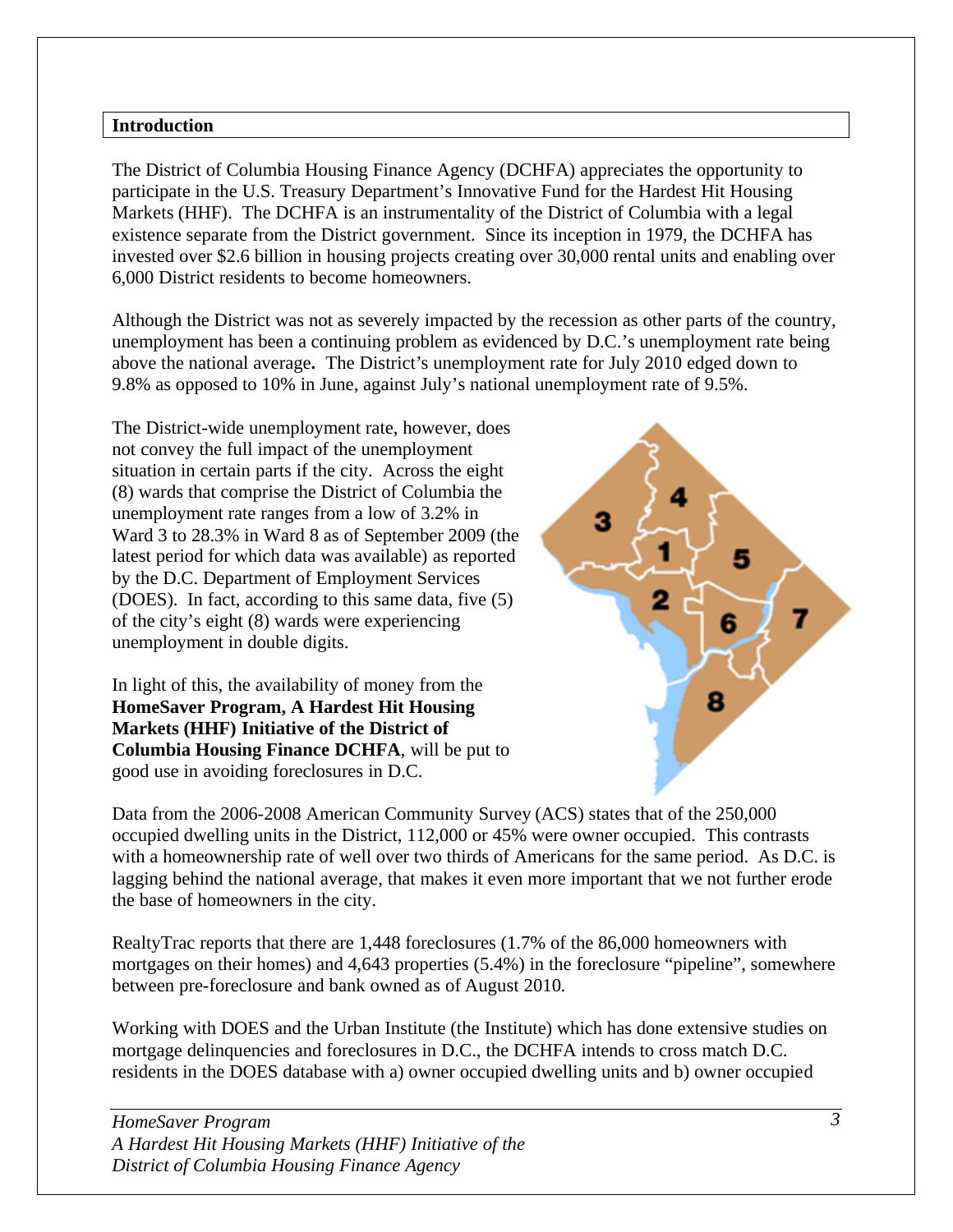units that have received delinquent or foreclosure notices. This will allow us to quickly target the universe of potential candidates for assistance under the program.

We will also partner with other city agencies that have some existing programs dealing with foreclosures including the Department of Housing and Community Development (DHCD) and the Department of Insurance, Securities and Banking (DISB) further augmenting our outreach efforts.

# **Guiding Principles**

DCHFA has used the following guiding principals in the development of the **HomeSaver Program**:

- **Foreclosure prevention** The primary goal of the **HomeSaver Program** is to prevent foreclosures that will erode the base of homeowners in the city, which already lags behind the national average in the rate of homeownership. The performance measures will include the number of families that were able to remain in their homes and prevent foreclosure, thus achieving a **HomeSaver** status.
- **Synergistic interaction** The DCHFA will partner with other organizations (i.e. DOES and the Urban Institute) to define the universe of potential candidates for the **HomeSaver Program,** perform outreach and intake, and ultimately deliver timely assistance to prevent foreclosures.
- **Simplicity**  The DCHFA will employ a **HomeSaver Program** design that seeks to minimize administrative costs thereby maximizing the amount of dollars available for assistance.
- **Scale –** The **HomeSaver Program** will be city-wide although the DCHFA intends to "pilot test" the **HomeSaver Program** design in Wards 5, 7 and 8; those hardest hit by both unemployment and foreclosure.

## **Overview of HomeSaver Program**

## **The HomeSaver Program is mortgage assistance program with three components:**

- **Lifeline**
- **Mortgage Assistance**
- **Reinstatement.**

#### **Location**

The **HomeSaver Program** will be **city-wide** although the DCHFA intends to pilot test the program design in Wards 5, 7 and 8.

*HomeSaver Program A Hardest Hit Housing Markets (HHF) Initiative of the District of Columbia Housing Finance Agency*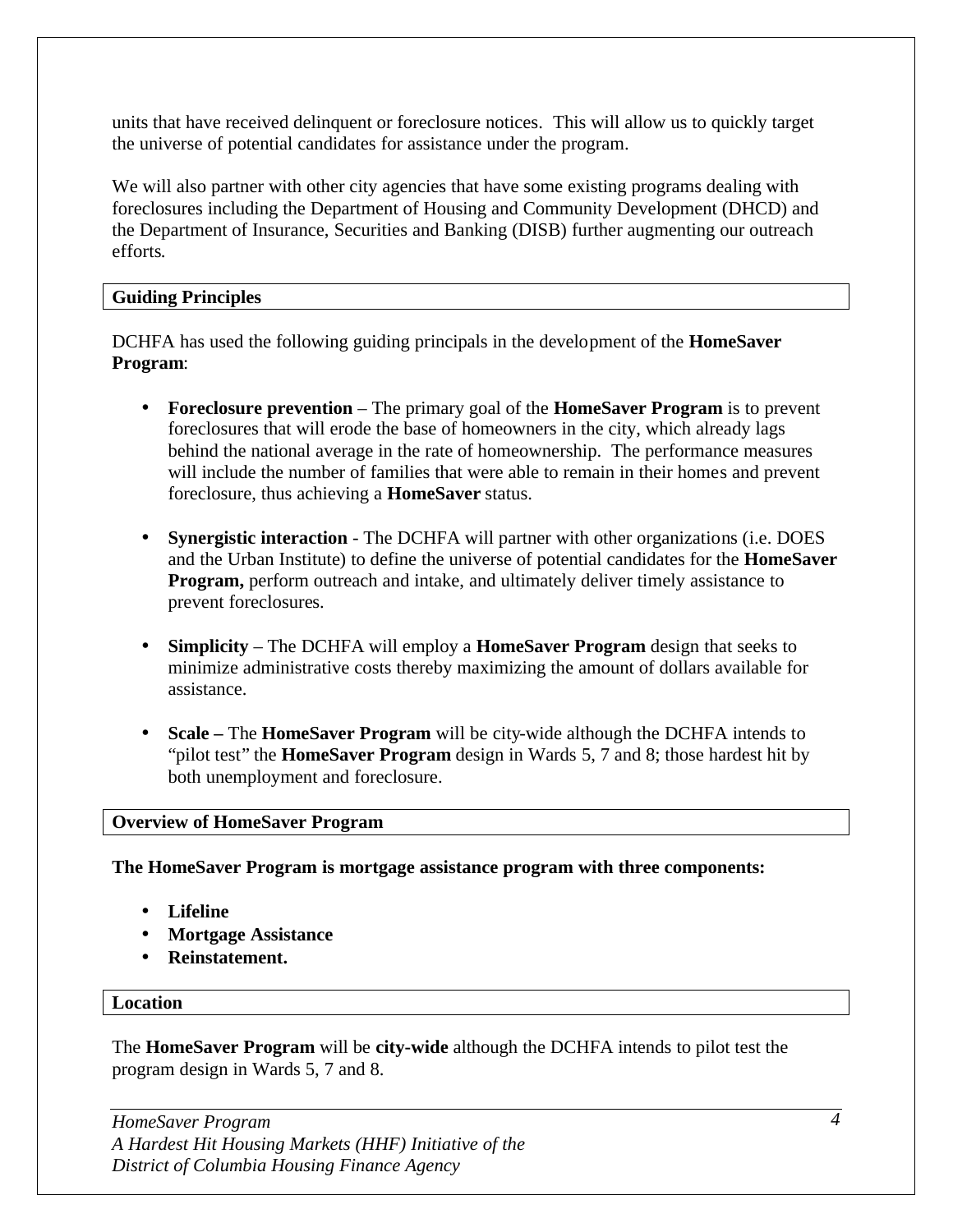# **Unemployment Statistics**

The District's unemployment rate for July 2010 edged down to 9.8% as opposed to 10% in June, against July's national unemployment rate of 9.5%. The District-wide unemployment rate, however, does not convey the full impact of the unemployment situation in certain parts if the city. Across the eight (8) wards that comprise the District of Columbia the unemployment rate ranges from a low of 3.2% in Ward 3 to 28.3% in Ward 8 as of September 2009 (the latest period for which data was available) as reported by the D.C. Department of Employment Services (DOES). In fact, according to this same data, five (5) of the city's eight (8) wards were experiencing unemployment in double digits.See Table 1 below.

|        | Unemployment<br>rate $(\% )$ | <b>Ranking</b> |
|--------|------------------------------|----------------|
| Ward 1 | 10.1                         |                |
| Ward 2 | 5.8                          |                |
| Ward 3 | 3.2                          |                |
| Ward 4 | 9.6                          |                |
| Ward 5 | 15.5                         | $\mathcal{D}$  |
| Ward 6 | 11.5                         |                |
| Ward 7 | 19.5                         | 3              |
| Ward 8 | 28.3                         |                |

| able |  |
|------|--|
|------|--|

At present there are 12,769 UI claimants in the District. If we extrapolate the percentage of District residents who are homeowners (45%), that defines a universe of 5,746 potential candidates for assistance. Further extrapolation of the percentage of homeowners who are in the foreclosure pipeline (5.4%), and allowing for those who are experiencing financial distress due to unemployment but who, through use of other resources have remained current on their mortgages, or dividing program operating funds by the maximum amount of assistance, we can expect the program to serve between 215 to 315 participants.

## **Foreclosure Statistics**

RealtyTrac reports that there are 1,448 foreclosures (1.7% of the 86,000 homeowners with mortgages on their homes) and 4,643 properties (5.4%) in the foreclosure "pipeline", somewhere between pre-foreclosure and bank owned as of August 2010.

The Wards with the highest number of properties in foreclosure are Wards 7, 5 and 4 and the Wards with the highest number of new foreclosure starts are Wards 5, 4 and 7. Furthermore, the Wards with the highest number of foreclosures avoided are Wards 7, 5 and 8.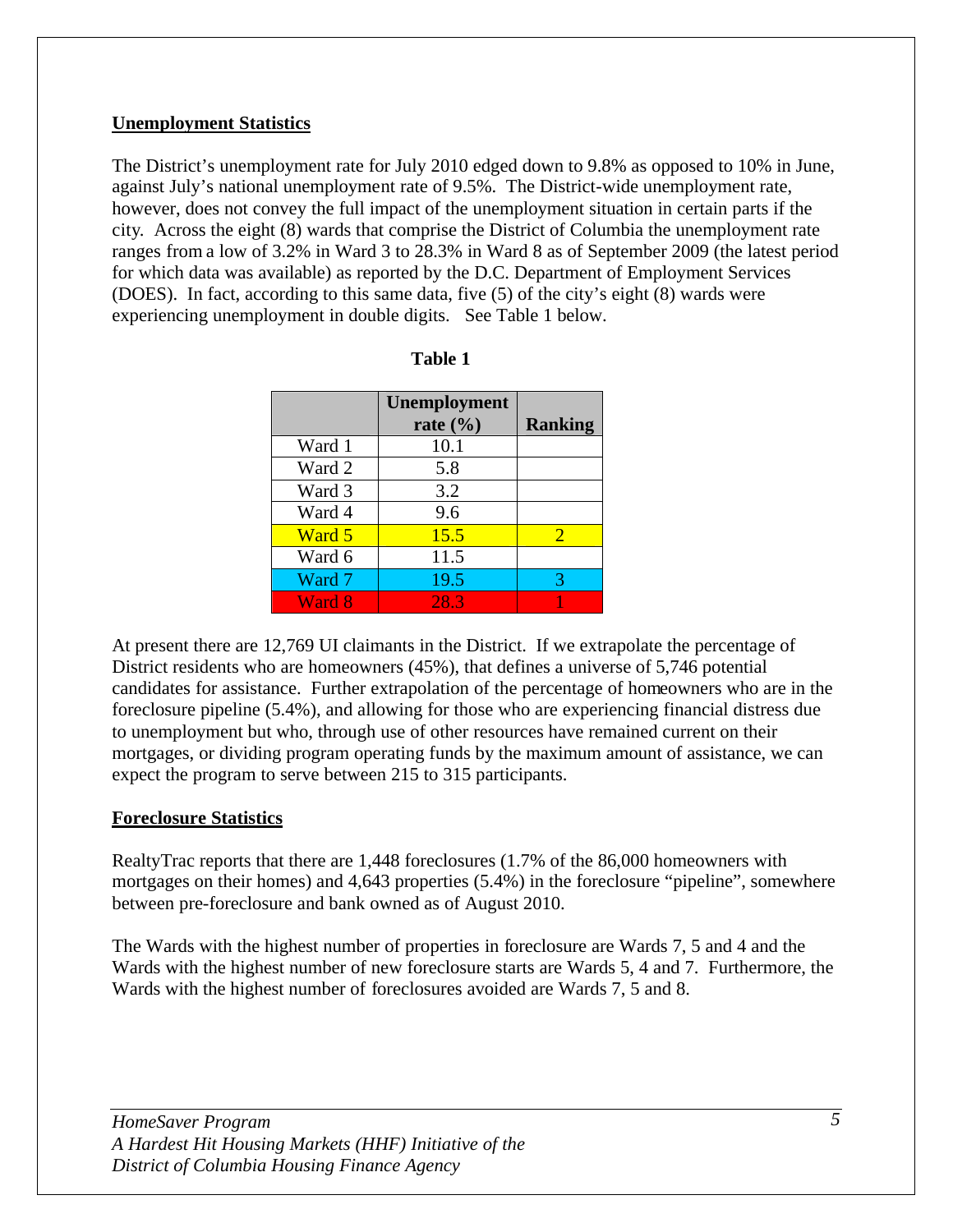# **General Housing and Economic Demographics**

|                |            |                        |                 |           |                    | % Annual    |           |
|----------------|------------|------------------------|-----------------|-----------|--------------------|-------------|-----------|
|                |            | Average                | Median          |           |                    | Change in   | $%$ of    |
|                |            | Family                 | <b>Borrower</b> | Home      | Median             | Median      | subprime  |
|                | Population | Income                 | Income          | ownership | <b>Sales Price</b> | Price 2008- | Loans     |
| Ward           | (2000)     | (2000)                 | (2006)          | Rate      | (2009)             | 2009        | (2006)    |
|                | 73,334     | \$59,140               | \$114,207       | 29        | \$500,000          | $-15$       | 4         |
| 2              | 68,827     | \$130,891              | \$138,755       | 32        | \$930,000          | $-12$       | 2.2       |
| 3              | 73,753     | \$187,709              | \$172,196       | 51        | \$870,000          | $-0.2$      | 1.1       |
| $\overline{4}$ | 75,001     | \$.<br>81,500          | \$124,234       | 61        | \$435,000          | $-8.4$      | 14        |
| $\overline{5}$ | 71,604     | \$54,479               | \$97,657        | 49        | \$312,000          | $-16$       | 17        |
| 6              | 68,087     | \$67,454               | \$128,623       | 41        | \$506,000          | $-2.3$      | 6.5       |
| -7             | 70,539     | 45,039<br>$\mathbb{S}$ | \$72,538        | 41        | \$240,000          | $-19$       | <b>20</b> |
| $\mathbf{8}$   | 70,915     | \$35,228               | \$70,763        | 22        | \$215,000          | $-27$       | 16        |
| DC             | 572,060    |                        |                 |           |                    |             |           |

Below in Table 3, please find general housing and economic demographics by Ward. The statistics below support the **HomeSaver Program** pilot testing to occur in Ward 7, 8, and 5 and after the 90 day pilot test period, the **HomeSaver Program** will be available city-wide.

# *\*Source: U.S. Census Bureau \*Red – 1st Hardest Hit, Yellow – 2nd Hardest Hit, Blue – 3rd Hardest Hit*

# **Determining Eligibility**

Candidates for assistance will be those in the DOES database. DOES is the District agency that administers the city's Unemployment Insurance and job training programs. Eligible program participants will be 1) homeowners residing in their primary residences; 2) the heads of household or other persons named on the mortgage note as borrower or co-borrower; 3) borrowers who were current on their mortgages until the date of the declared hardship; and 4) borrowers who are receiving Unemployment Insurance payments or have received payments within the last six  $(6)$  months.

The DOES intake process has already "qualified" an individual for Unemployment Insurance payments based on job loss. We think, therefore, this will eliminate the need for a "second" verification of employment status process and save both time and administrative costs in the delivery of program assistance. In addition, all applicants will sign a notarized *Hardship Affidavit* prior to their acceptance into the **HomeSaver Program**.

The DOES eligibility process for Unemployment Insurance claims is as follows:

To be eligible for unemployment compensation, you must meet the following wage requirements:

You must have wages in at least two quarters of the base period.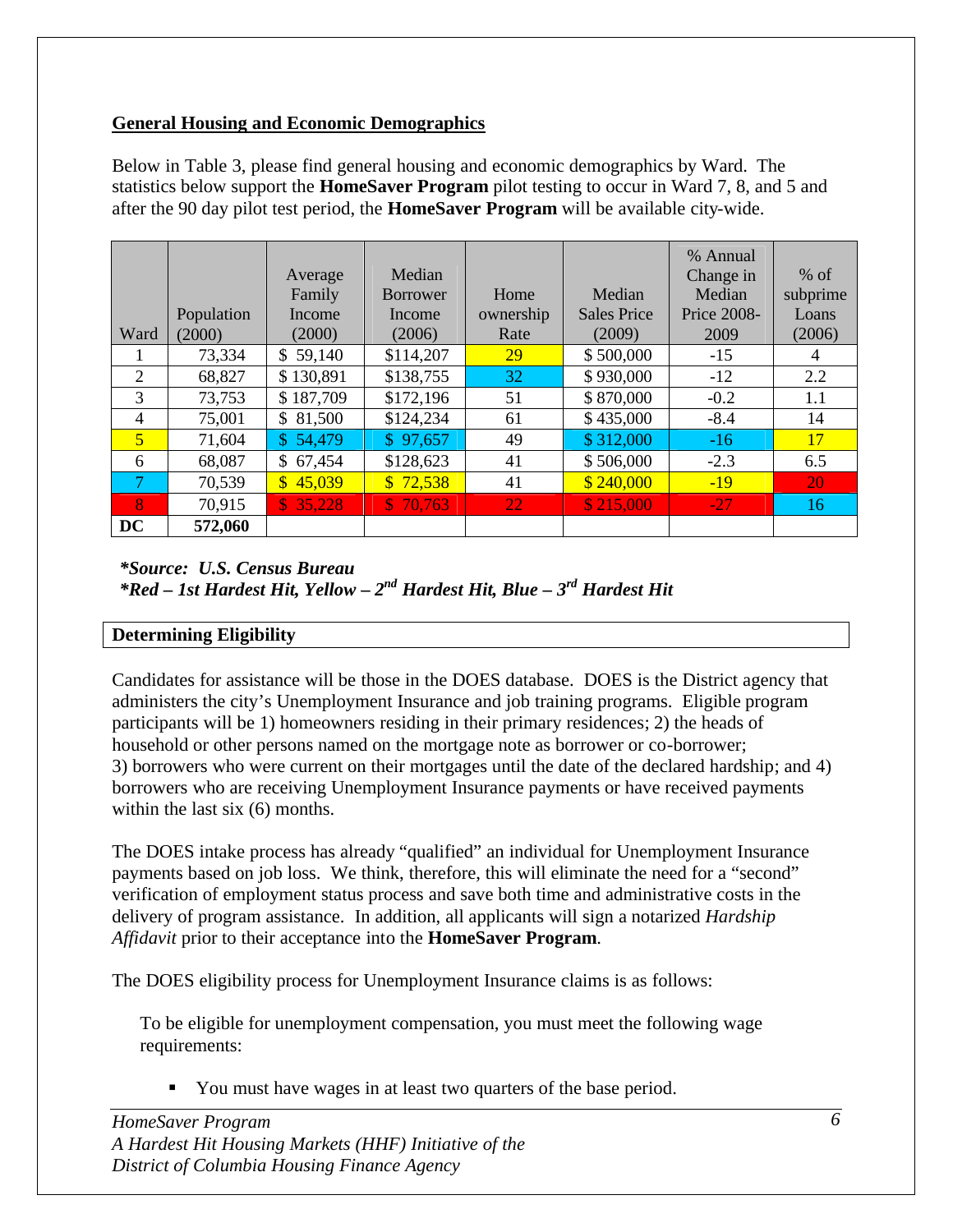- You must have at least \$1,300 in wages in one quarter of the base period.
- $\blacksquare$  You must have at least \$1,950 in wages for the entire base period.
- Your total base period wages must be at least one-and-a-half times the wages in your highest quarter, or be within \$70 of that amount.

The base period is a 12 month period that is determined by the date you first file your claim. The following table determines what would be the base period of the claim:

| If your claim is filed during<br>the months of | Your base period is the 12 month<br>period that ends the previous |
|------------------------------------------------|-------------------------------------------------------------------|
| January/February/March                         | September 30                                                      |
| April/May/June                                 | December 31                                                       |
| July/August/September                          | March 31                                                          |
| October/November/December                      | June 30                                                           |

Base period wages may be from D.C. employers, the D.C. Government, the Federal Government, and the U.S. Military, or from employers in other states.

In addition to wage requirements, you must also meet the following requirements:

- You must be unemployed through no fault of your own.
- ß You must be available for work. This means that you must be ready and willing to accept work considered suitable for you because of your past training, education, or experience.
- You must be physically able to work. You cannot collect benefits while you are sick, injured, or disabled.
- You must make at least two job contacts each week.
- You must make a personal and continuing effort each week to attain gainful employment, using methods that are customary for your occupation. (You may be asked by your Employment Services Center to demonstrate your work search activities, so you should keep a record of such efforts.)

# **Reasons for Disqualification:**

You may be disqualified from receiving benefits for any of the following reasons:

- Voluntarily leaving your last 30 day employer without good cause connected with the work.
- Being discharged by your last 30 day employer for gross misconduct.
- Being discharged by your last employer for other than gross misconduct.
- Refusing to apply for, or accept, suitable work without good cause.
- Participating in a labor dispute other than a lockout.
- Not able to work, not available for work.
- Failing to report as directed.

*HomeSaver Program A Hardest Hit Housing Markets (HHF) Initiative of the District of Columbia Housing Finance Agency*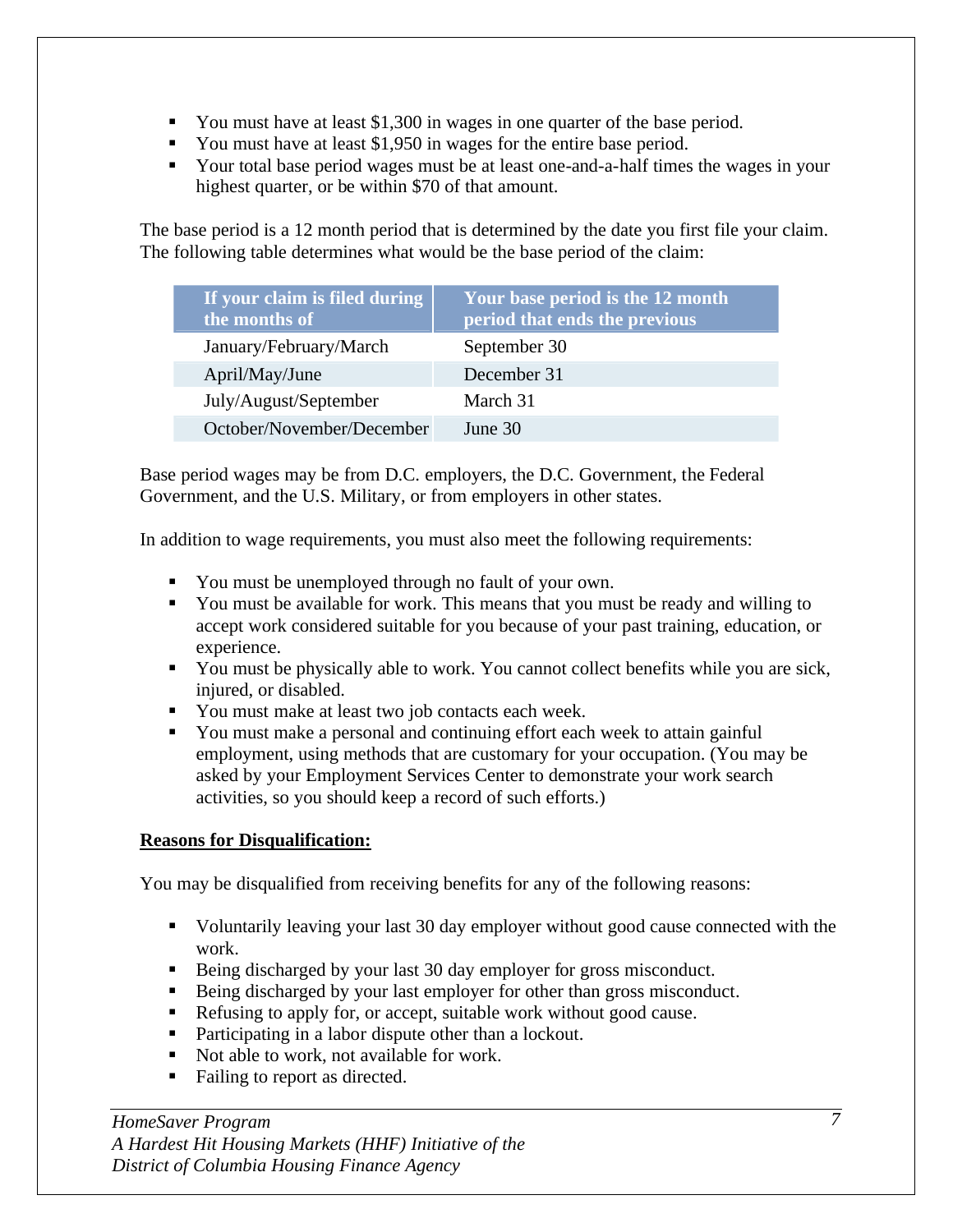- Not authorized to work if a non-citizen.
- Having a reasonable assurance of continuing employment if a school employee.

# **Leaving the Military:**

If you are unemployed after leaving the U.S. military, you must provide the "Member Requests Copy 4" of your form DD-214, "Certificate of Release of Discharge from Active Duty."

All participants in the **HomeSaver Program** will have undergone the intake and eligibility processes to complete an Unemployment Insurance Claim and will have been approved for Unemployment Insurance payments.

## **Intake Process**

Using a network of U.S. Department of Housing and Urban Development (HUD) approved housing counseling agencies, Counselor Direct online, or a call-in number, applicants meeting the eligibility criteria above will be able to complete the **HomeSaver Program** intake process ensuring they meet the remaining program eligibility criteria.

The intake process will include a) providing proof of identity, b) current statement or the mortgage note, c) payment coupon and d) proof of receipt of Unemployment Insurance payment(s). A completed intake package along with a recommendation for the type of assistance to be provided will be forwarded by the selected housing counseling agencies to the DCHFA **HomeSaver Program** Coordinator for review and approval. See Exhibit 1 below.



**Exhibit 1**

*HomeSaver Program A Hardest Hit Housing Markets (HHF) Initiative of the District of Columbia Housing Finance Agency*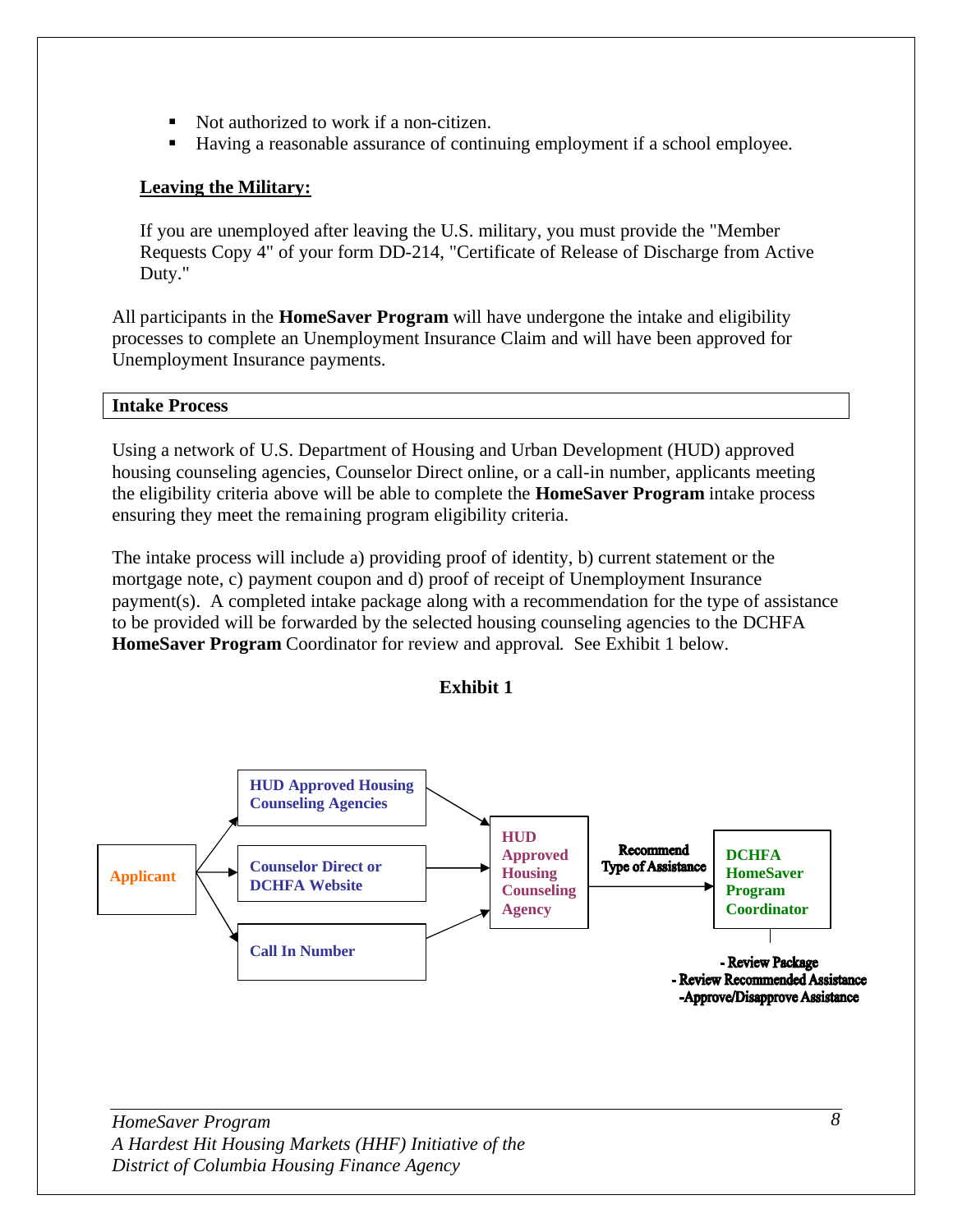# **Types of Assistance Available**

Approved applicants will receive up to fifteen (15) months of assistance from one of three program components:

- **Lifeline** The Lifeline component of the program will offer a one-time payment of up to three (3) months mortgage delinquency; including principal, interest, taxes, insurance, late fees etc. in order to bring the mortgage current.
- **Mortgage Assistance** The Mortgage Assistance component of the program will provide up to fifteen (15) months of payments equal to 100% of the monthly mortgage payment (PITI). If the program participant has used Lifeline assistance (for example, bringing the mortgage current after a three month delinquency payment) there will be twelve (12) months of Mortgage Assistance payments still available. Mortgage Assistance will terminate at:
	- the end of fifteen months (15) or the program cap,
	- the end of Unemployment Insurance payments, due to reemployment, plus two (2) months provided that the participant has not received more than a total of fifteen (15) months of assistance or the program cap amount, or
	- failure to comply with the requirements of DOES for continuation of Unemployment Insurance payments i.e. failure to look for work.
- **Reinstatement** The Reinstatement component of the program will be available for program participants who need a one-time payment to "catch up" (up to six months of delinquency) but who have sufficient resources to continue making timely mortgage payments. This is for recently employed program participants who have received Unemployment Insurance payments within the last six months but have since found employment. The eligibility criteria will remain the same for those recently employed, except that proof of previous participation in the UI program and employment will be required.

# **Maximum Assistance Available**

Because housing costs in D.C. are comparatively high and Unemployment Insurance payments are relatively low (\$350 per week), the DCHFA has elected to pay 100% of the monthly mortgage payment as part of the Mortgage Assistance program.

According to ASC data from 2006-2008, "(t)he median monthly costs for mortgaged owners was \$2,159…" Using his figure as a benchmark, the maximum assistance that any program participant can receive is \$32,385 (\$2,159 x 15 months) although we expect that program experience will yield a lesser amount. The DCHFA will review and adjust assistance levels as we accumulate and analyze actual program results.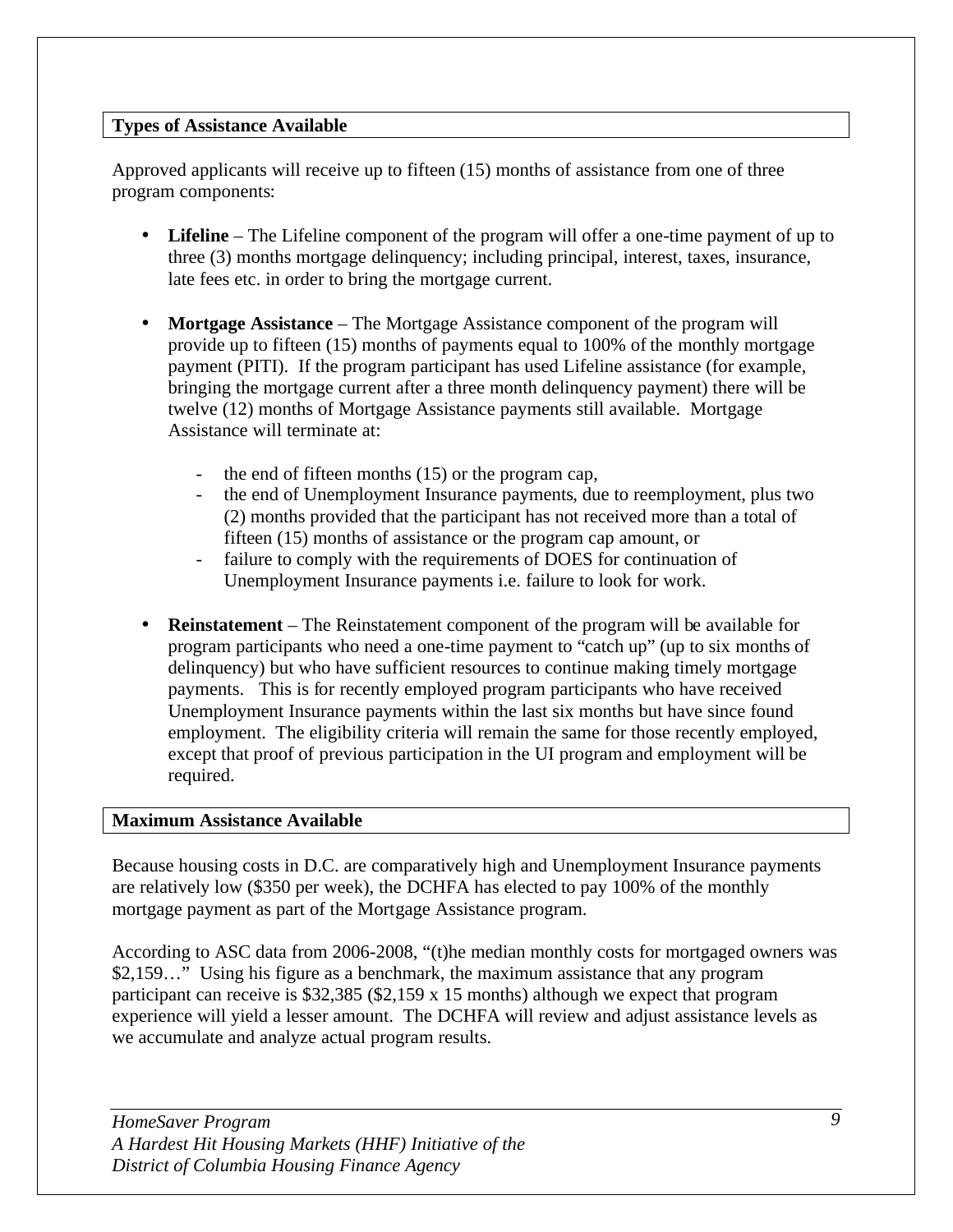As required by the Hardest Hit Housing Markets (HHF) Initiative's Guidelines, the HHF funds must be expended by December 31, 2017. The DCHFA **HomeSaver Program** plans to release 100% of its HHF funds by the end of Year 3 thus making 5-year forgivable loan commitments in Years 1 and 2 of the **HomeSaver Program.** Based upon this anticipated use of funds, all forgivable loans made through the **HomeSaver Program** will be forgiven by the end of Year 7 (December 31, 2017).

## **Loan Structure**

All loans will be recorded as non-recourse junior liens and will be non-amortizing. Loans will be forgiven at a rate of 20% a year such that in year six the entire loan will be forgiven and the lien removed. The loan will only be repayable if the program participant sells or refinances the property prior to expiration of the lien period and only to the extent there is sufficient equity to pay that portion of the loan that has not been forgiven.

All program participants will be required to sign a notarized *Hardship Affidavit* attesting their inability to make mortgage payments through no fault of their own. Our primary proof of hardship will be the applicant's current receipt of Unemployment Insurance payments or proof of payments within the last six (6) months.

Loan funds repaid by program participants will be recycled and additional eligible participants may access the funds, as long as the funds are expended prior to December 31, 2017. After December 31, 2017, the funds will be returned to Treasury.

# **Population Served and Allocation Methodology**

At present there are 12,769 UI claimants in the District. If we extrapolate the percentage of District residents who are homeowners (45%), per the ACS, it defines a potential universe of 5,746 potential candidates for assistance. Further extrapolation of the percentage of homeowners who are in the foreclosure pipeline (5.4%), and allowing for those who are experiencing financial distress due to unemployment but who, through use of other resources have remained current on their mortgages, or dividing program operating funds by the maximum amount of assistance, we can expect the program to serve between 215 to 315 participants.

Eligible program participants will be 1) homeowners residing in their primary residences, 2) the heads of household or other persons named on the mortgage note as borrower or co-borrower, 3) borrowers who were current on their mortgages until the date of the declared hardship, and 4) borrowers who are receiving Unemployment Insurance payments or have received payments within the last six  $(6)$  months.

The DCHFA will pilot test the program design in Wards 5, 7 and 8 as these areas have experienced both high rates of unemployment and foreclosure. After the ninety (90) day pilot period, we will begin to add other Wards to the **HomeSaver program** and the program will be available city-wide within 120 days of notice of HHF award. We expect that most of the program funds will be used for Mortgage Assistance and we will reserve at least 50% of program funds to be used in the city-wide roll out, including the Wards in the pilot test.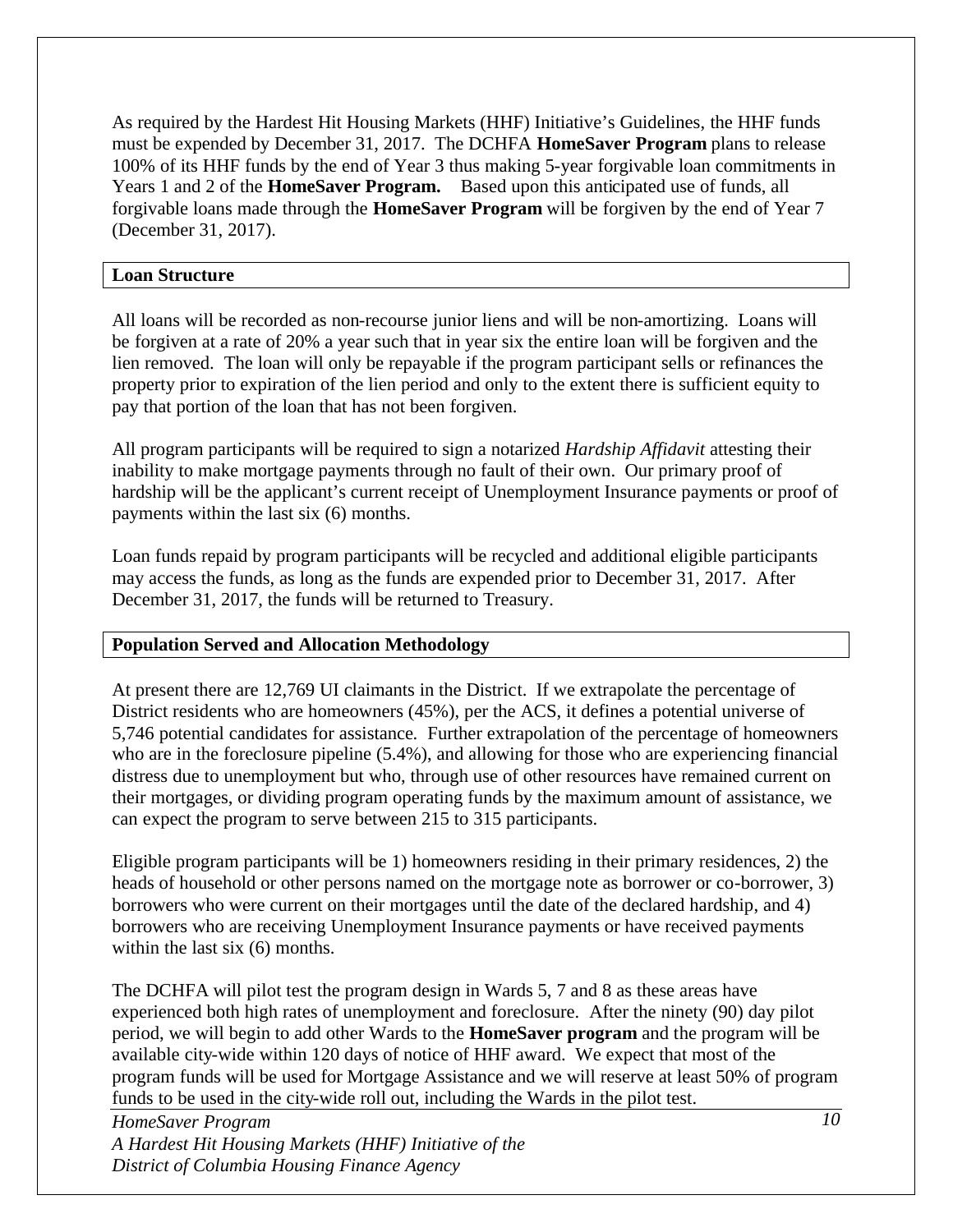After the first 90 days of program operations we will also evaluate our outreach, intake and approval processes for efficiency and effectiveness. In addition, the DCHFA will also review and adjust assistance levels per actual program experience. Any program participants whose assistance levels are above those allowed after program review and adjustments will remain at the levels established at the time of their determination of program eligibility. Other eligibility criteria, i.e. maximum loan to value ratio or maximum mortgage amount lower than the GSE conforming limit of \$729,750 may also be imposed after the pilot test period to ensure maximum program effectiveness and to render assistance to as many eligible program participants as possible.

# **Timeline from Treasury Approval to Deployment of Capital**

By launching some start up activities immediately after application submission, the DCHFA will aim to serve eligible program participants within 90 days of the approval of its **HomeSaver Program** by Treasury.

During the start up time, the DCHFA plans to:

- Select HUD approved housing counseling agencies to participate in the program by developing a solicitation which will ask agencies to describe their qualifications and capacity, area to be served and the cost per program participant.
- Select and contract with one or more title companies from the DCHFA pre-approved slate of professional service providers to obtain the best pricing for title and recordation services.
- **•** Develop detailed program guidelines and training syllabus for the housing counselors and the DCHFA **HomeSaver Program** Staff. Program guidelines will include the eligibility requirements, the terms of assistance and the forgiveness mechanism.
- **•** Prepare a standard note and mortgage for Lifeline, Mortgage Assistance and Reinstatement options.
- Contract with Counselor Direct for client management software.
- Develop a link between Counselor Direct and the DCHFA Website (www.dchfa.org).
- ß Hire project specific staff including a **HomeSaver Program** Coordinator.
- Develop a detailed plan for consumer outreach.
- **Solidify the partnerships with two critical partners discussed in this submission, DOES** and the Urban Institute.
- ß Outreach and partner with the District agencies (i.e. Department of Housing and Community Development and the Department of Insurance Securities and Banking) that administer programs or initiatives to help families prevent foreclosures.

# **Demonstration of Capacity to Implement**

The DCHFA was established in 1979 to stimulate and expand homeownership and rental housing opportunities in Washington, D.C. Since its inception 31 years ago the DCHFA has invested over \$2.6 billion in District neighborhoods creating over 30,000 rental units and enabling over 6,000 residents to become homeowners. The DCHFA accomplishes its mission by issuing mortgage revenue bonds that lower the homebuyers' costs of purchasing homes and the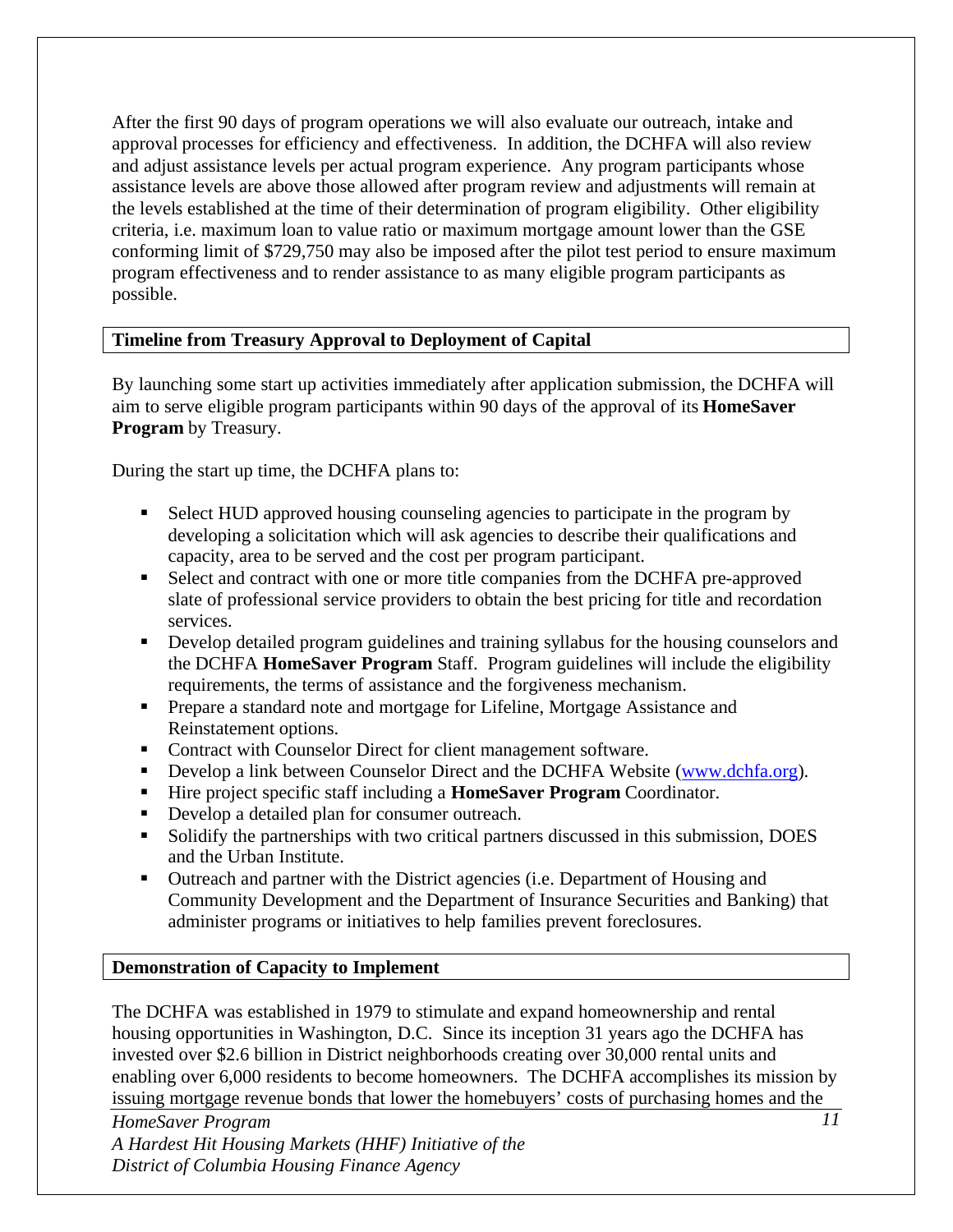developers' costs of acquiring, constructing and rehabilitating rental housing. In addition, the DCHFA administers the U.S. Treasury's New Issue Bond Program whose description is included below.

# **Homeownership Program**

The Homeownership Program is led by the Director of the Single Family Mortgage Program. The Division manages the origination of single family mortgage loans, downpayment assistance programs and conducts community outreach. For first-time and repeat homebuyers in the District of Columbia, the DCHFA's homeownership program provides low-interest mortgages at/or below national and local conventional rates.

The DCHFA provides regular homeownership educational seminars and community outreach in an effort to empower persons seeking to become homeowners in the District. The DCHFA informs residents about its low interest mortgage program, down payment assistance programs, the District government's employer assistance program, tax credits, tax abatements, and other programs that assist homebuyers with closing costs. Previously, the DCHFA was a HUD approved housing counseling agency. If future business discussions identify the need to resume counseling activities, the DCHFA has the capacity to become recertified.

Moving forward, the DCHFA will continue to expand the number of lenders participating in the single-family program and continue to diversify the prospective products available to home purchasers.

# **The Single Family staff involved with the development of this submission will be essential players in the creation, implementation and evaluation of the HomeSaver Program.**

# **Multifamily Housing Development**

The Public Finance Division manages the multifamily housing development functions for the DCHFA. The Public Finance Division underwrites and facilitates the processing of financing applications for affordable multifamily rental housing projects in the District. The DCHFA's Multifamily Housing Development Programs uses tax-exempt and taxable bonds, 4% Low Income Housing Tax Credits and low-cost specialized loan funds (McKinney Act Savings Funds) as financial tools that increase the development community's ability to provide affordable, safe and decent rental housing to low-income and special needs populations.

Nonprofit and for-profit developers can take advantage of DCHFA financing programs. The DCHFA's financing can be used to finance the rehabilitation or new construction of rental housing, cooperatives, assisted-living facilities and transitional housing.

# **Administration of the U.S. Treasury's New Issue Bond Program**

Most recently, the DCHFA became a participant in the U.S. Treasury Department's New Issue Bond Program (NIBP) and through its participation, the DCHFA has demonstrated both the financial and organizational capacity to quickly ramp up and implement a new initiative. At the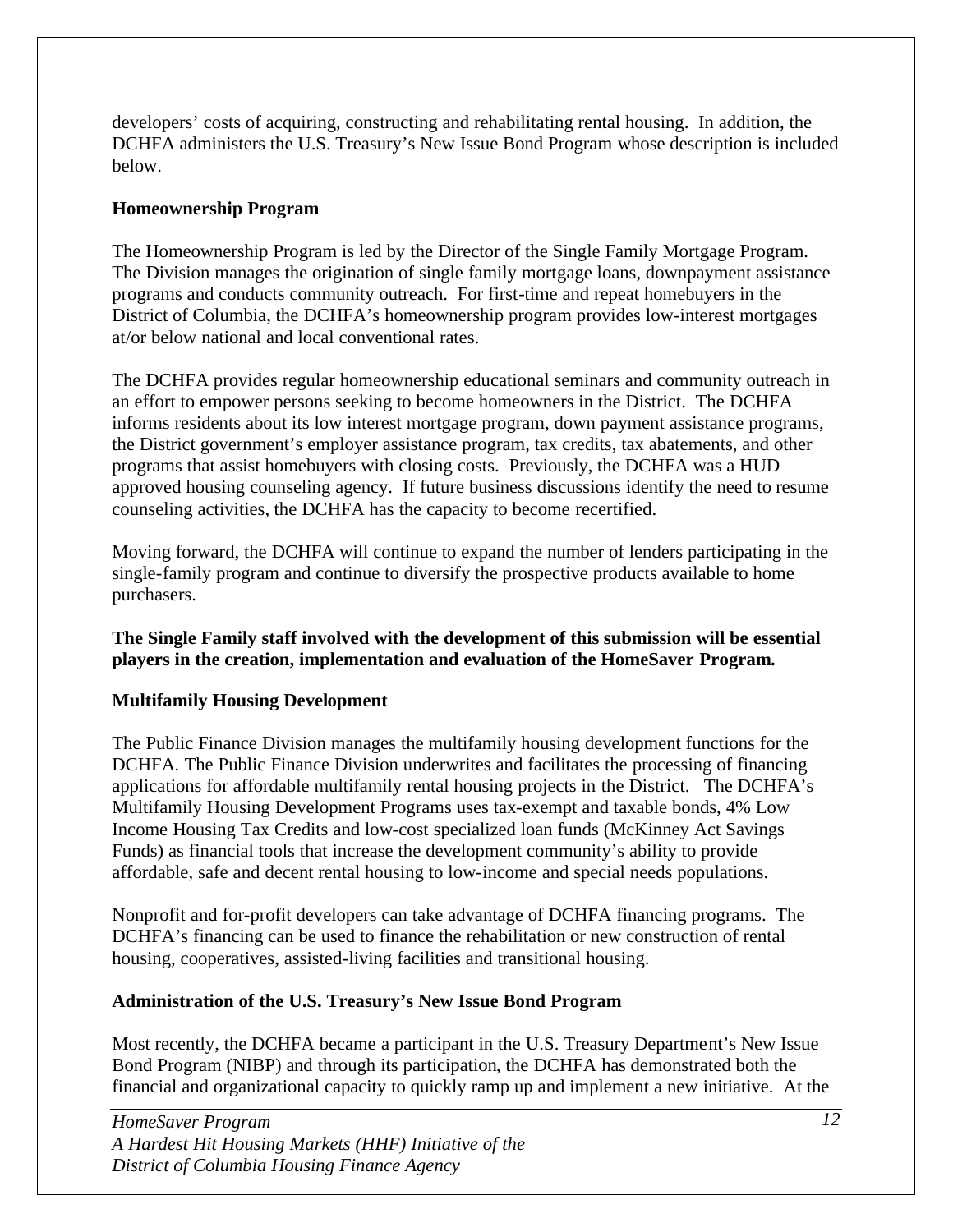end of 2009, the DCHFA was allocated \$193 million under the New Issue Bond Program. The proceeds are the result of taxable revenue bonds issued by DCHFA on December 30, 2009.

Of the \$193 million awarded to DCHFA, the DCHFA has allocated \$168 million to advance its Multifamily Program and \$25 million to replenish its Single Family Mortgage Program. Like many HFAs around the country, in most of 2009 the DCHFA was unable to issue new bonds at a competitive rate in the then-existing capital market structure.

DCHFA was the first HFA in the country to release funds from escrow for a multi-deal, multifamily transaction, closing three deals within three months of the NIBP funds having been placed in escrow. The DCHFA has recently successfully completed its second multi-deal, multifamily transaction and escrow release. To date, the DCHFA has issued over 50% of its multifamily NIBP allocation. The DCHFA plans to close its third and final multi-deal multifamily transaction and escrow release prior to the U.S. Treasury's required deadline of December 16, 2010.

# **Qualification as an Eligible Entity**

The DCHFA meets the requirements stated in the HHF Guidelines to be an Eligible Entity to participate in the HHF program and receive funds from Treasury in respect to the HHF. The DCHFA is an entity that is incorporated separately from the District Government itself.

Section 42-2702.01 of the DC Code states in pertinent part, "The District of Columbia Housing Finance Agency is created as a corporate body which has a legal existence separate from the government of the District but which is an instrumentality of the government of the District created to effectuate certain purposes.

Further, DC Code Section 42-2703.01(12) specifically provides that the Agency has the power to "contract for and to receive contributions, gifts, grants, subsidies, and loan of money, property, labor or other things of value from any source to be used for the purpose of this chapter and subject to the conditions upon which the contributions, gifts, grants subsidies, and loans are made".

Moreover, DC Section 42-2703.01(21) grants the Agency the authority to do any act necessary or convenient to exercise the powers granted by or reasonably implied from this chapter. Given that Section 6A of the chapter empowers the Agency to originate and service mortgage loans or contract for the origination and servicing of mortgage loans, it is reasonable to imply that the DCHFA has the power to receive funds form the Treasury to fund forgivable loans.

Finally, there is a precedent for the Agency receiving funds from the Treasury through the New Issue Bond Program, previously discussed.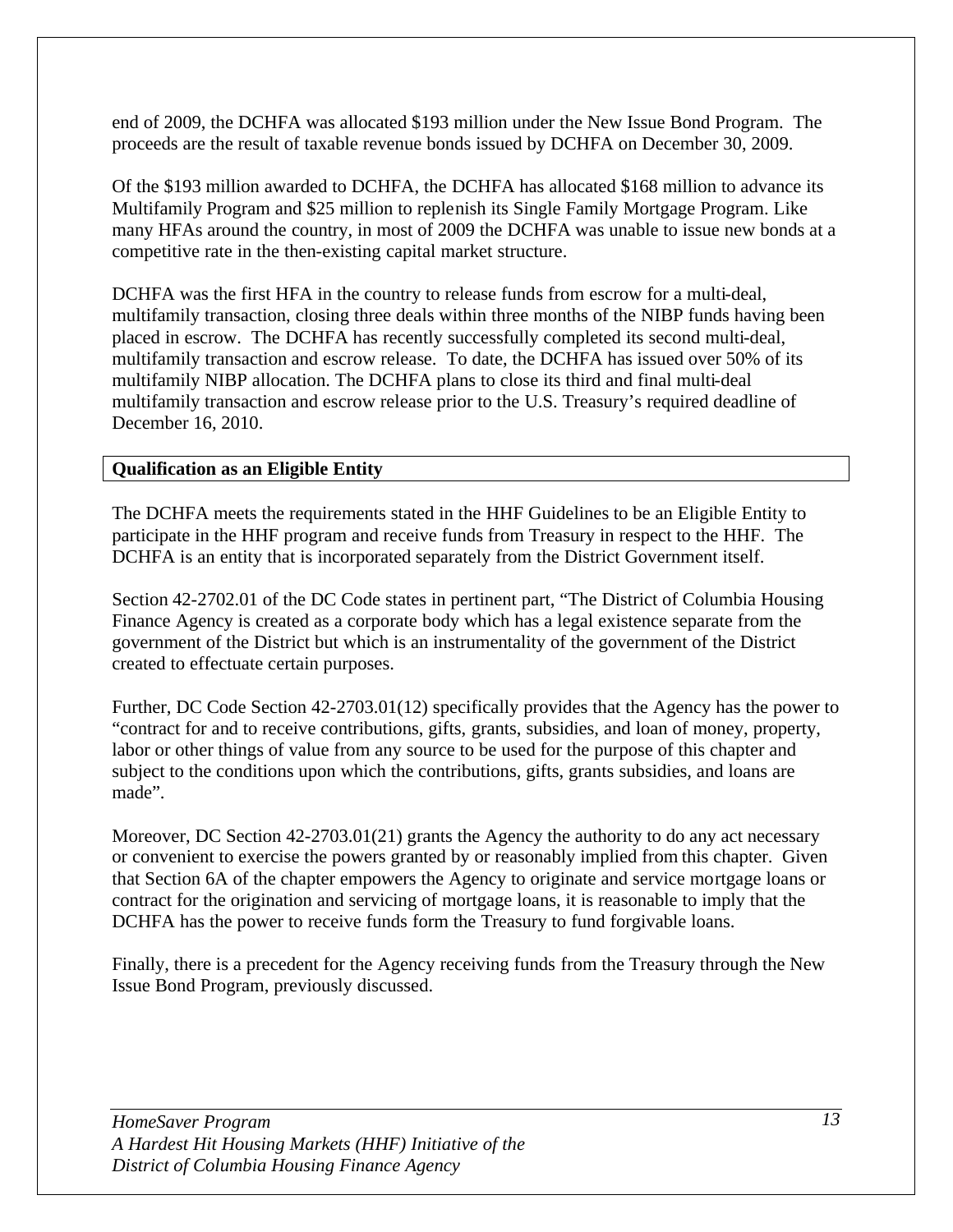# **Experience of the Executive and Senior Staff**

The Executive Staff and Single Family staff have decades of experience in the affordable housing finance arena including, program design, program implementation, counseling, finance, housing development, compliance, and housing management.

# **Harry D. Sewell, Executive Director**

Mr. Sewell has over three decades of housing experience and began his career as a housing counselor for HUD's 235 and 237 homeownership programs. The Section 237 program was specifically designed for applicants for FHA mortgage insurance with impaired credit and who, therefore, required credit and homeownership counseling. Mr. Sewell also has extensive experience in the areas of affordable housing finance, development and management. Mr. Sewell received his Bachelor of Arts degree in Labor Management Relations from the Pennsylvania State University.

# **Fran D. Makle, Deputy Executive Director**

Ms. Makle has over 30 years of housing finance experience, including 14 years of management with nationally-recognized state housing finance agencies. Ms. Makle has extensive experience in mortgage lending for both single-family and multifamily housing and has been instrumental in the development and implementation of three consecutive awardwinning single family housing programs. In November 2006, Ms. Makle joined the DCHFA and currently serves as its Deputy Executive Director. In this capacity, Ms. Makle serves as the Chief Operating Officer for the DCHFA and manages the day to day operations.

Previously, Ms. Makle served as the Program Director for Arundel Community Development Services, Inc., as the Acting Director and the Deputy Director of the Community Development Administration at the Maryland Department of Housing and Community Development (DHCD), and the Deputy Director of the Division of Development Finance, which includes the Community Development Administration at the Maryland Department of Housing and Community Development.

## **Allison Ladd, Associate Executive Director**

Ms. Ladd has over 12 years of experience in housing finance, community development, and government affairs. Throughout her career, Ms. Ladd has served on the senior management teams in various housing finance entities - state, county and local. Currently, Ms. Ladd serves as the Associate Executive Director of the DCHFA. Ms. Ladd joined the DCHFA in February 2007 and her primary responsibility is to manage the business planning, communications, marketing, and government affairs for the DCHFA.

Previously, Ms. Ladd served as the Chief of Staff to the Maryland Department of Housing and Community Development. Prior to joining the Maryland state government, she served as the Special Assistant to the Director of the Prince George's County (MD) Department of Housing and Community Development. Ms. Ladd received a Masters of Community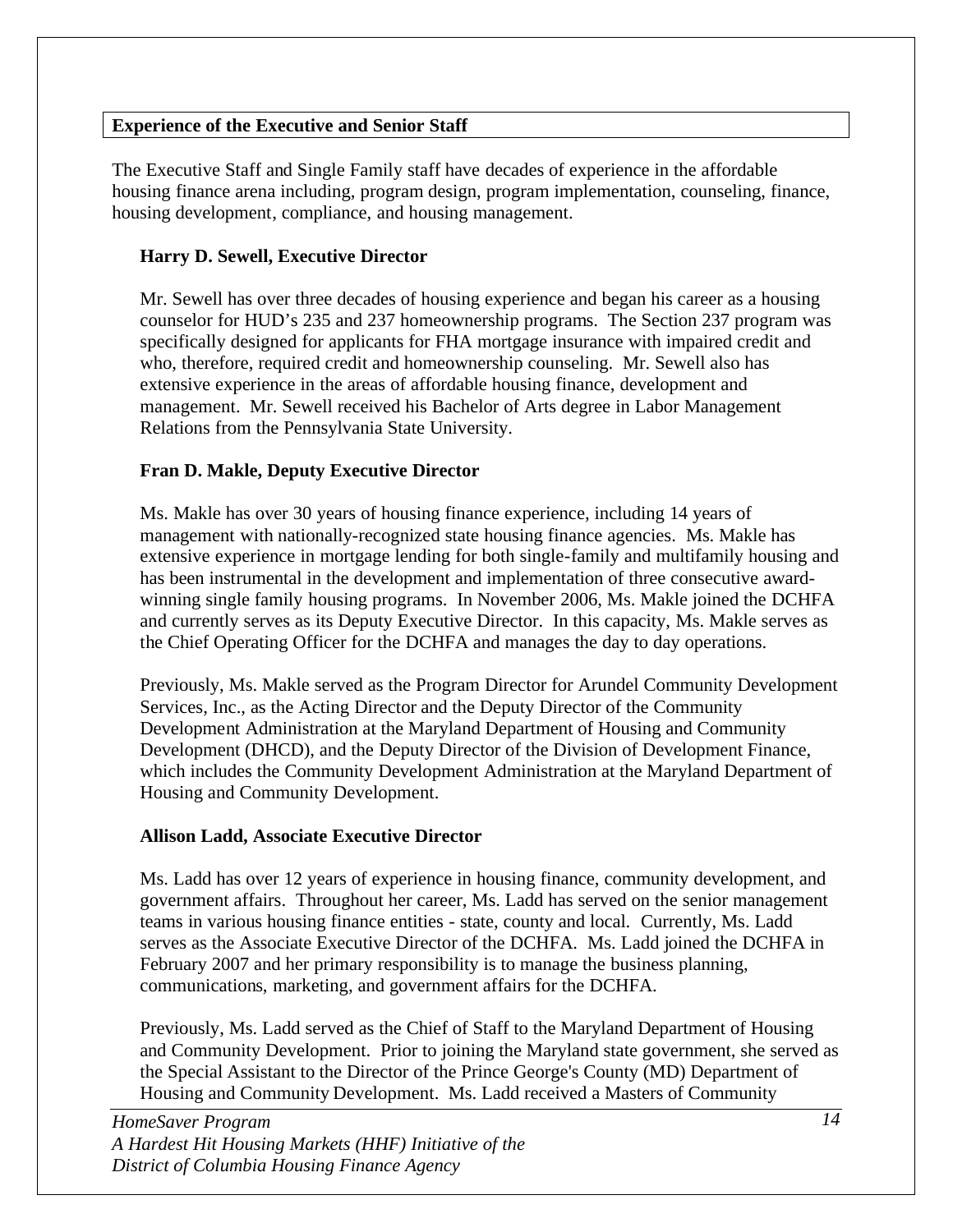Planning from the University of Maryland, College Park, Maryland and a Bachelor of Arts degree from the University of Rhode Island, Kingston, Rhode Island.

# **Maria Day-Marshall, General Counsel**

Ms. Day-Marshall joined the District of Columbia Housing Finance Agency in November 2009, and serves as General Counsel to the Issuer. Ms. Day-Marshall is responsible for the overall supervision, coordination and management of all legal matters for the DCHFA.

Ms. Day-Marshall has been involved in the municipal finance industry for over twenty years. Prior to joining Fannie Mae from 1982 to 1996, she served in financial and legally related positions in the District government. During her tenure, she served as Treasurer of the District of Columbia, Deputy Treasurer and Debt Manager. As Treasurer, she was responsible for the issuance of over \$6 billion of debt for the District and other D.C. government issuers. Ms. Day-Marshall has a Masters of Law in Taxation from Georgetown University, a J.D. from Catholic University and a Bachelor of Arts from Fisk University.

# **Sergei Kuzmenchuk, Chief Financial Officer**

Mr. Kuzmenchuk joined the DCHFA as its Chief Financial Officer in October 2008. Mr. Kuzmenchuk has over 10 years of housing finance agency experience. Prior to joining the DCHFA, he served as the Director of Finance and the Deputy Director of Finance for Community Development Administration (CDA), Maryland Department of Housing and Community Development. Mr. Kuzmenchuk led a team of financial analysts and accountants and managed a portfolio of more than \$3 billion of mortgage revenue bonds, mortgage loans and investments.

Mr. Kuzmenchuk earned his M.B.A in Accounting from the Joseph A. Sellinger, S.J., School of Business and Management, Loyola University in Maryland in 2002. He was granted a M.P.M. degree in Public Sector Financial Management from the School of Public Policy, University of Maryland, College Park, in 1995. Mr. Kuzmenchuk received his B.A. and M.A. degrees in English and French Interpretation from the Minsk State Linguistic University, Minsk, Belarus in 1993.

# **Carisa D. Stanley, Director of Homeownership Programs**

Ms. Stanley has over eight years of experience in finance, banking and commercial and residential real estate development. Prior to her joining the DCHFA as Director of Single Family Programs, Ms. Stanley was Vice President at Fidelity and Trust Bank and then EagleBank where her focus was real estate development in the Washington, D.C. metropolitan area. During her banking career Ms. Stanley financed over \$20 million in affordable housing projects in the District and managed a \$100 million real estate portfolio.

As the Director of Single Family Programs, Ms. Stanley manages the DCHFA's single family mortgage products and services. Ms. Stanley received a Bachelor of Arts degree from the University of North Carolina at Greensboro.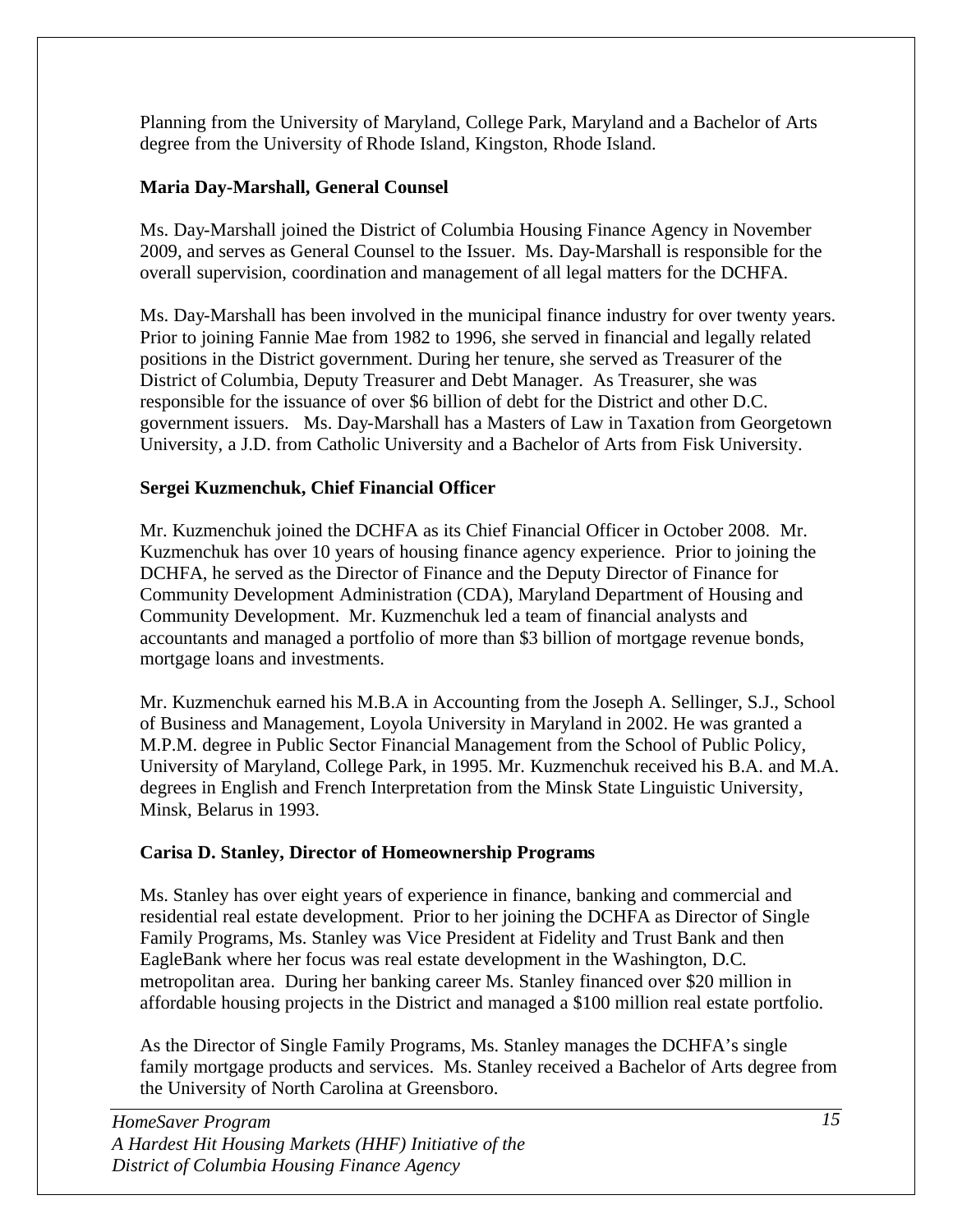# **Anita M. Thomas, Single Family Program Manager**

Ms. Thomas joined the DCHFA in October of 1998 and has twenty years of experience in the Mortgage Industry. As Single Family Program Manager, Ms. Thomas is responsible for the oversight of all active Single Family Program allocations and Down Payment Assistance Programs, providing program activity reports that monitor pace at which funds are originated, borrower demographics and pipeline management. Ms. Thomas also monitors properties receiving HOME assisted loans for compliance with HOME regulations established by HUD.

Prior to joining the DCHFA, Ms. Thomas was employed as a Loan Servicer with National Loan Servicenter and as a Foreclosure Processor with Citibank.

## **Staffing and Business Partners - HomeSaver Program**

# **Staffing**

Upon approval of the funding for the **HomeSaver Program**, DCHFA staff will manage the administration and implementation of the program. All staff working on the **HomeSaver Program** will be housed in the Single Family Department of DCHFA under the supervision of the Director of Single Family Programs.

# **Director, Single Family Programs**

• The Director of Homeownership will allocate approximately 20 percent of her time to the **HomeSaver Program**. The Director will manage the Program Coordinator and oversee every aspect of the **HomeSaver Program**. The Director of Homeownership will develop all administrative policies and procedures as they pertain to program administration and will provide final approval on borrower eligibility. The Director of Homeownership is an existing position and reports to the Executive Director of the DCHFA.

## **Program Coordinator**

• The Program Coordinator will run the daily operations of the DCHFA's **HomeSaver Program**. The Program Coordinator will function as the internal point of contact for the various business partners and partnership organizations and will ensure the Program is administered effectively. The Program Coordinator will also validate borrower eligibility and ensure quality control of processes. The Program Coordinator will monitor any changes, updates or new mandates from Treasury or HUD with regards to the Hardest Hit Fund and report to the Director of Single Family Programs. This position will work with the Service Coordinator in closing loans and obtaining proper documentation for submission to the servicer. The Program Coordinator position is new to the DCHFA .

# **Single Family Program Manager/Service Coordinator**

• The Single Family Program Manager /Service Coordinator's primary role will be to administer monthly payments to servicers for approved borrowers in the **HomeSaver Program.** The Service Coordinator will process payoff requests and lien releases and maintain all original loan documents. The Service Coordinator will also assist with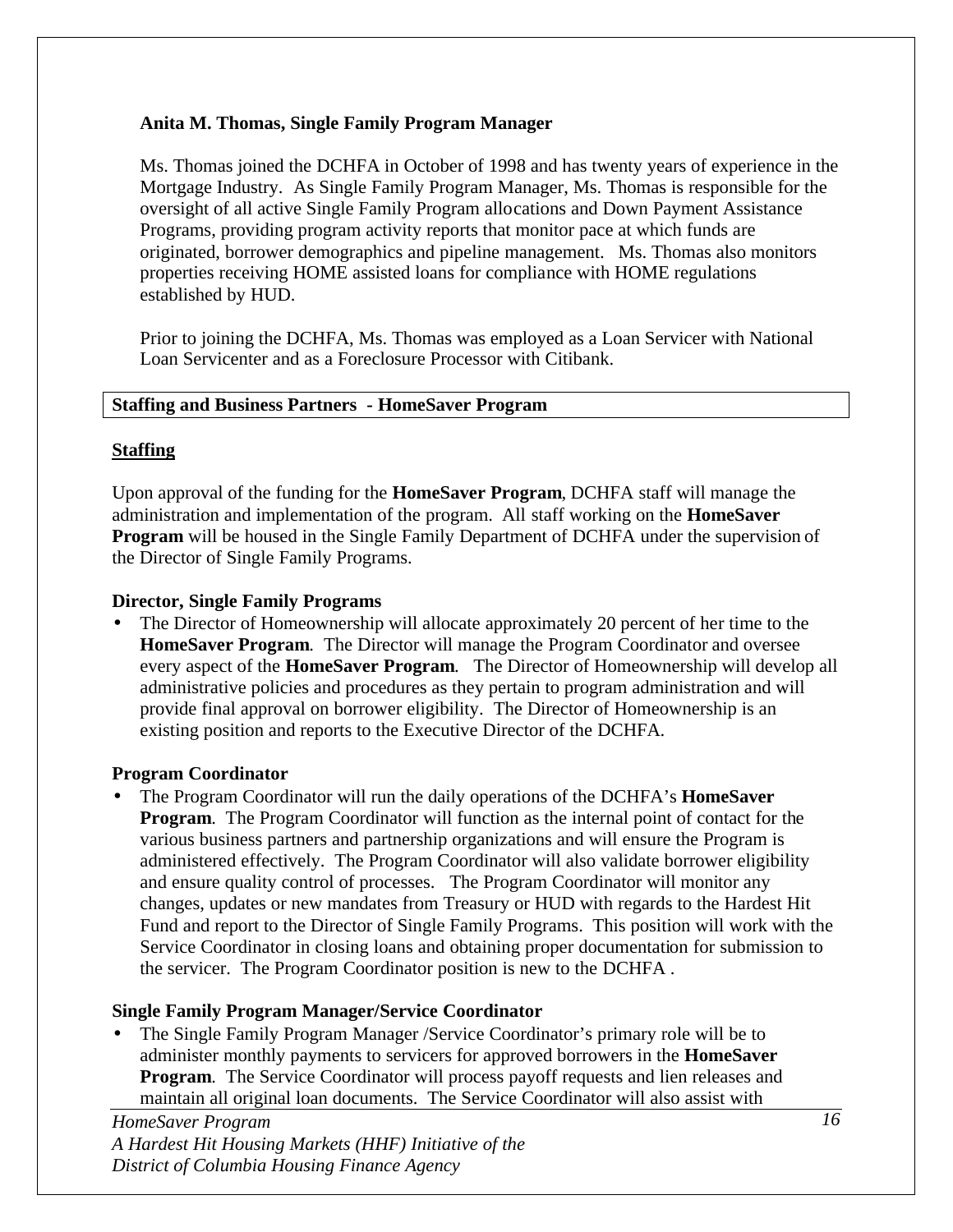compliance as necessary for example, interface with counseling agencies to monitor ongoing program participant compliance. The position will also be responsible for preparing periodic reports for Management's use. The Service Coordinator position will be filled by allocating a portion of the Single Family Program Manager's time to **HomeSaver Program**.

# **Program Accountant**

• The Program Accountant's primary role will be to manage the **HomeSaver Program's** federal account and perform regular reconciliation. The position will be responsible for producing and maintaining an organized and user-friendly financial record-keeping system as well as investigating and resolving all discrepancies. The Program Accountant will produce regular reports, in a form acceptable to Treasury, for Management's review. The Program Accountant position will report to the Chief Financial Officer.

# **Administrative Support**

• The Administrative Assistant will be responsible for coordinating the submission of reports from the participating housing counseling agencies and assembling the information in a format acceptable to Treasury for Management's review. The position will also manage incoming calls and inquiries regarding the **HomeSaver Program** and assist the Program Coordinator with any necessary intake efforts.

# **Business Partners**

The DCHFA expects to have both contractual and Memoranda of Agreement relationships with public agencies and private businesses. The principal business partners will be The Department of Employment Services (DOES) and the Urban Institute. Additional partners will include the housing counseling agencies, title companies, the Department of Housing and Community Development (DHCD) and the Department of Insurance, Securities and Banking (DISB)

**The Department of Employment Services (DOES) --** The mission of the Department of Employment Services is to plan, develop and administer employment-related services to all segments of the Washington, DC metropolitan population. It achieves its mission through empowering and sustaining a diverse workforce, which enables all sectors of the community to achieve economic and social stability.

DOES will serve as the main point of entry for program participants, since one of the primary criteria for program eligibility is being a current, or recent, claimant for Unemployment Insurance payments. The DOES database will be the first source for potential candidates for program assistance. Partnering with DOES also fulfills one of the guiding principles of the program's development: Synergistic Interaction. The DCHFA will reinforce the DOES requirement that UI claimants be ready, able and willing to work by making a major element of continued program assistance contingent on DOES compliance. The DCHFA will receive weekly certification from DOES that a program participant has continued to satisfactorily perform his/her responsibilities as part of our ongoing compliance monitoring.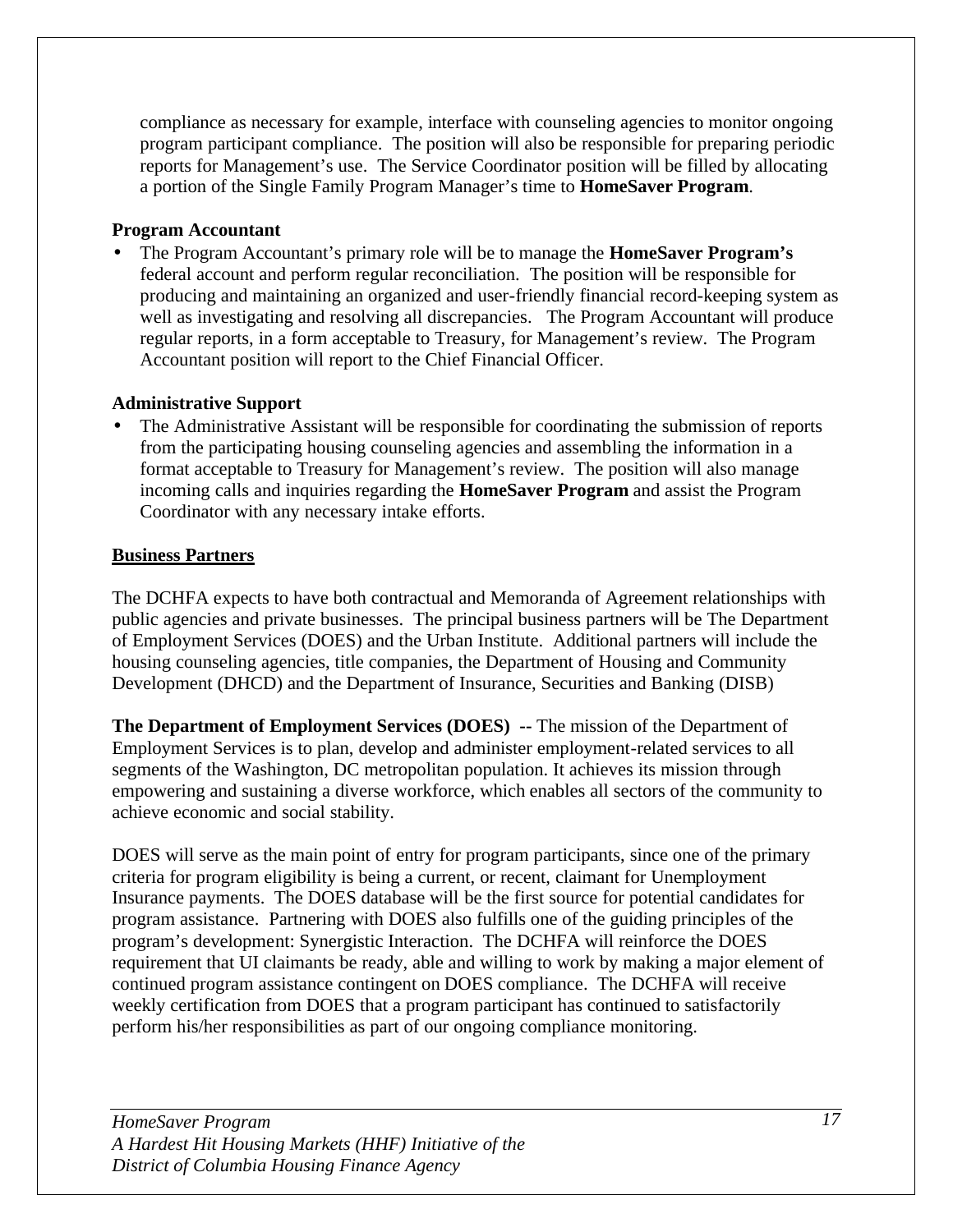**The Urban Institute --** The Urban Institute (the Institute) has conducted extensive research into housing issues in the District of Columbia including mortgage delinquencies and foreclosures. The Urban Institute gathers data, conducts research, evaluates programs, offers technical assistance overseas, and educates Americans on social and economic issues — to foster sound public policy and effective government.

The Institute will assist in our efforts to design the broadest outreach methodology possible to ensure that any eligible candidate for program assistance is aware of the **HomeSaver Program**. One of the outreach methodologies that the DCHFA will employ is the cross match of addresses of Unemployment Insurance claimants with addresses for properties receiving delinquency or foreclosure notices. This will allow us to reach out to these candidates for program assistance possibly even before they seek to make an application for assistance.

The Institute will also assist with the evaluation of program results to ensure that the DCHFA is reaching the target audience and achieving optimum results including length of the assistance period, level of maximum assistance, effectiveness in preventing foreclosures etc.

**CounselorDirect**<sup>TM</sup> -- CounselorDirect<sup>TM</sup> is an intake, underwriting, reporting and compliance software program that is being considered by other states who received HHF funds. CounselorDirect<sup>TM</sup> is a custom branded portal with automated intake program that can assist the DCHFA with the approval process for the participants in the **HomeSaver Program**. In addition, CounselorDirect<sup>TM</sup> will also assist with the loan underwriting, the generation of loan documents, servicing functions and reports. Finally, CounselorDirect<sup>TM</sup> can assist with reporting requirements to the Treasury and other reports necessary to manage and implement the **HomeSaver Program** efficiently and effectively.

**Housing Counseling Agencies --** The DCHFA will issue a Request for Proposals for Housing Counseling Agencies to assist the DCHFA with the completion of the intake process, submission of application packages for approval by DCHFA and monitoring for continued program participant compliance, including meeting DOES requirements for Unemployment Insurance payments. Currently, there are 17 HUD approved housing counseling agencies in the District. Through a competitive process, the DCHFA will select one or more HUD approved housing counseling agencies to assist with the **HomeSaver Program.**

The HUD approved housing counseling agencies will input the eligibility information and data into the Counselor Direct software and the Counseling Direct software will electronically submit the application for HomeSaver mortgage assistance to the DCHFA.

**Department of Housing and Community Development and the Department of Insurance, Securities and Banking --** The DCHFA will explore partnerships with other District agencies that have programs assisting District residents with foreclosure issues including the Department of Housing and Community Development (DHCD) and the Department of Insurance Securities and Banking (DISB) if there are opportunities for Synergistic Interaction with their program efforts.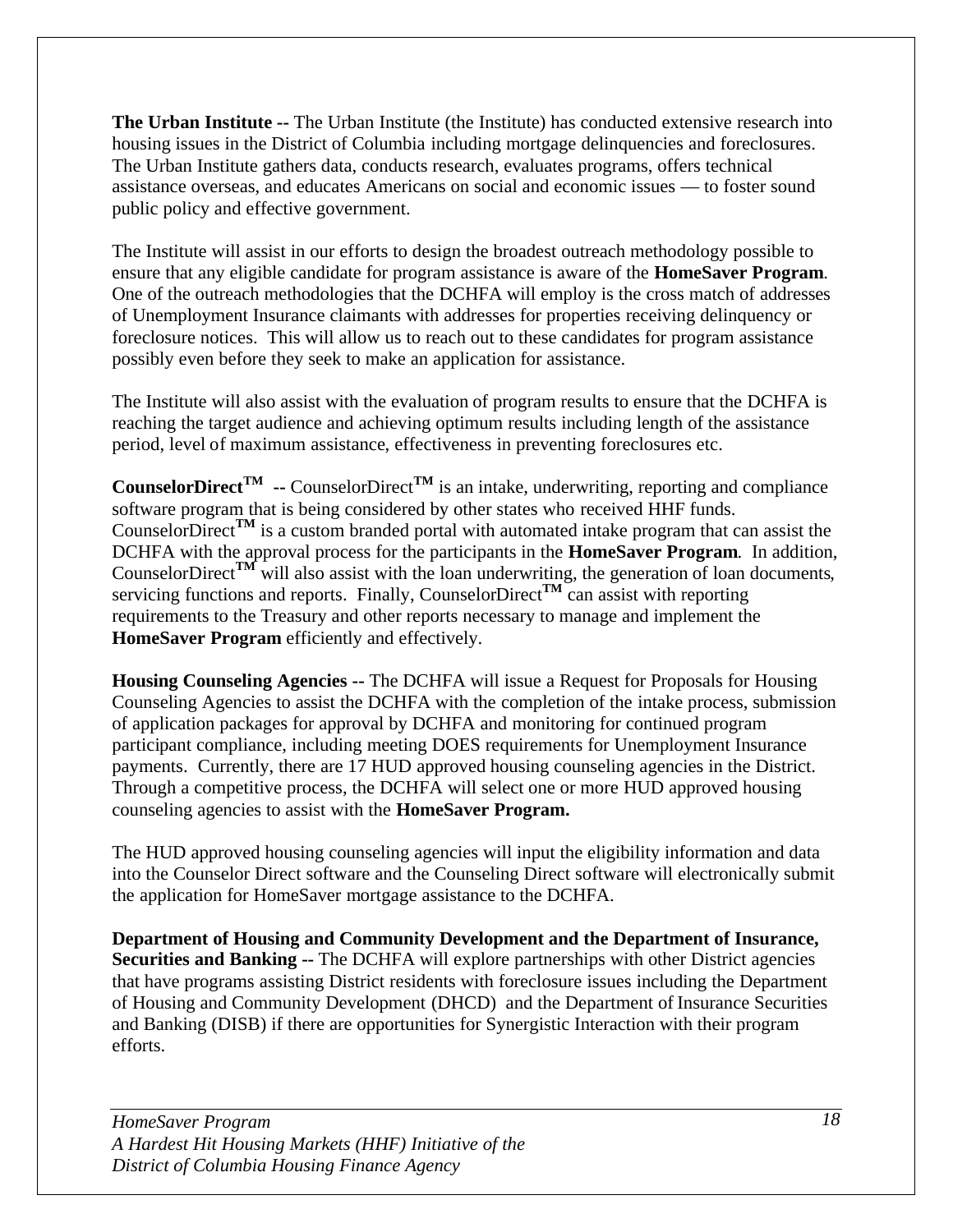**Title Companies --** The DCHFA will select and contract with one or more title companies on our pre-approved slate of professional service providers to get the best pricing for title and recordation services. The title companies will assist with the underwriting and settlement process for **HomeSaver Program**.

## **Administrative Expenses**

One of the DCHFA's guiding principles is Simplicity. As previously discussed, the principle of Simplicity means that the DCHFA will employ a **HomeSaver Program** design that seeks to minimize administrative costs thereby maximizing the amount of dollars available for assistance.

The DCHFA HHF Award Amount is \$7,723,678. The DCHFA HHF charged administrative costs will be \$1,133,237 (14.67% of the HHF Award Amount). However, the total DCHFA **HomeSaver Program** administrative expenses exceed \$2.2 million. The DHCFA will provide over \$1.08 million in in-kind services, including but not limited to salaries, building overhead, marketing and translation services over the life of the program.

For additional information regarding the HHF charged administrative costs, please see Permitted Administrative Expenses found on page 28.

# **Overview of Risk Management/Fraud Prevention**

The DCHFA will comply with all requirements under the HHF program and the DCHFA will accomplish compliance, oversight, internal control and fraud prevention through several means. Policies, procedures and internal controls required to implement the **HomeSaver Program** will be developed.

By targeting assistance to claimants for Unemployment Insurance we will greatly reduce the potential for fraudulent payments to program participants. Each participant in the **HomeSaver Program** will have undergone the DOES eligibility process and will have had their status as an unemployed worker verified. To complete the intake process, they will bring proof of identity, current statement or the mortgage note, payment coupon and proof of receipt of unemployment payment(s) to one of the selected housing counseling agencies. A case file will be established at the counseling agency and the above documentation, along with an application for assistance and recommendation for the type of assistance to be provided e.g. Lifeline, Mortgage Assistance or Reinstatement, will be sent to the DCHFA Program Coordinator for file review and approval of assistance.

In order to continue to receive assistance, program participants will be required to provide ongoing evidence of receipt of unemployment payments until either a) the end of program participation b) the end of the term of unemployment assistance c) reemployment. This documentation will be maintained in the case file for each program participant. For those program participants whose unemployment payments are terminated because of failure to fulfill the DOES job search or job training requirements, **HomeSaver Program** payments will also be terminated.